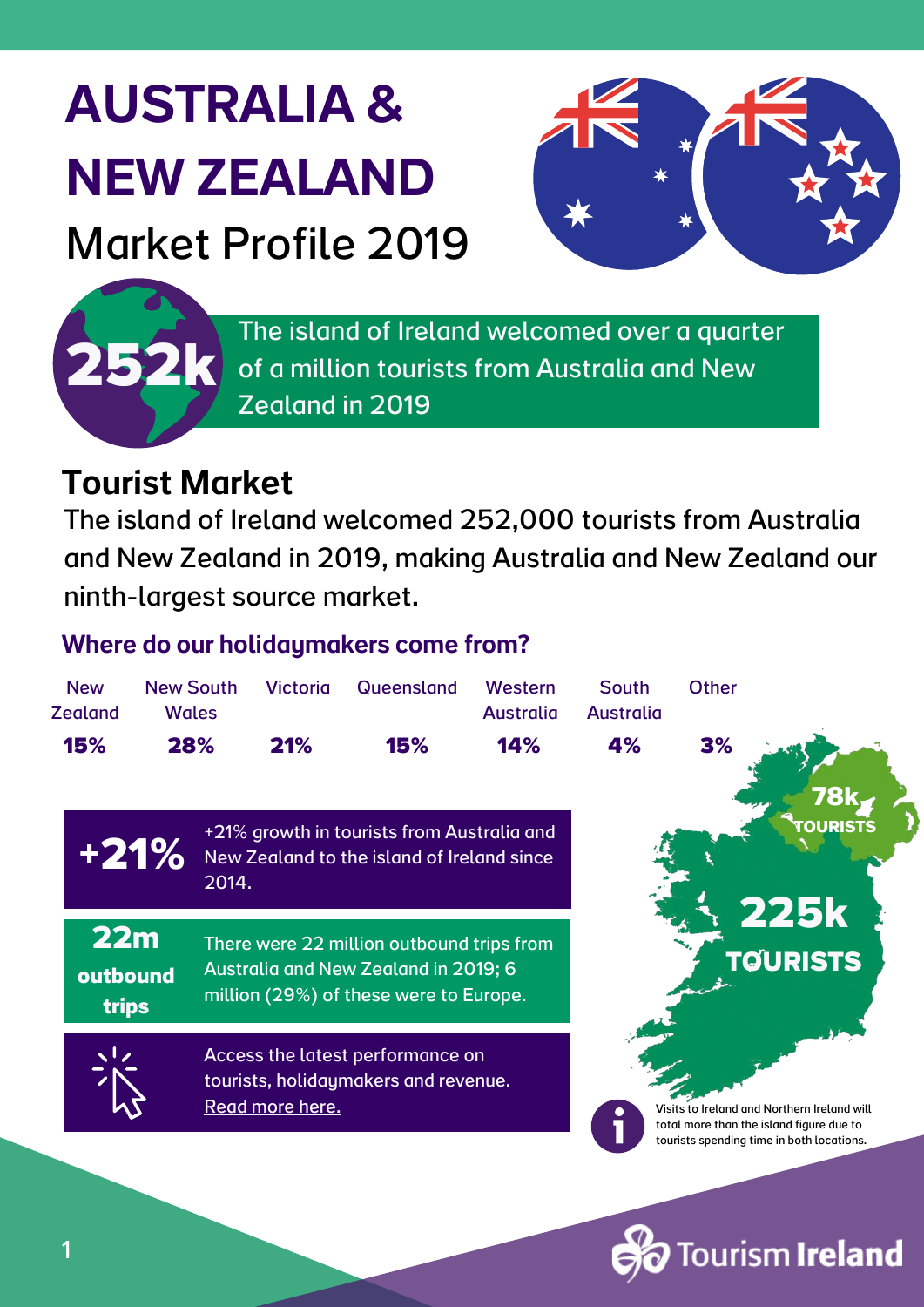## **Revenue and Bednights**

In 2019, tourists from Australia and New Zealand spent a total of €245/£213 million on the island of Ireland, representing 4% of all overseas tourism revenue.

> Australian and New Zealand tourists spent a total of 3.2 million nights on the island of Ireland in 2019 - an average of 12.7 nights per tourist, longer than the

average stay of tourists from almost any other market.

€245m/£213m **REVENUE** 

+26% vs 2014



#### €974/£848 spend per tourist

In 2019, Australian and New Zealand tourists to the island of Ireland spent an average of €974/£848 during their visit. There was an average daily spend of €79 in Ireland and £56 in Northern Ireland.

#### **Interest in Visiting**

**3.2m**

62% of Australian holidaymakers are interested in taking a holiday to the island of Ireland.



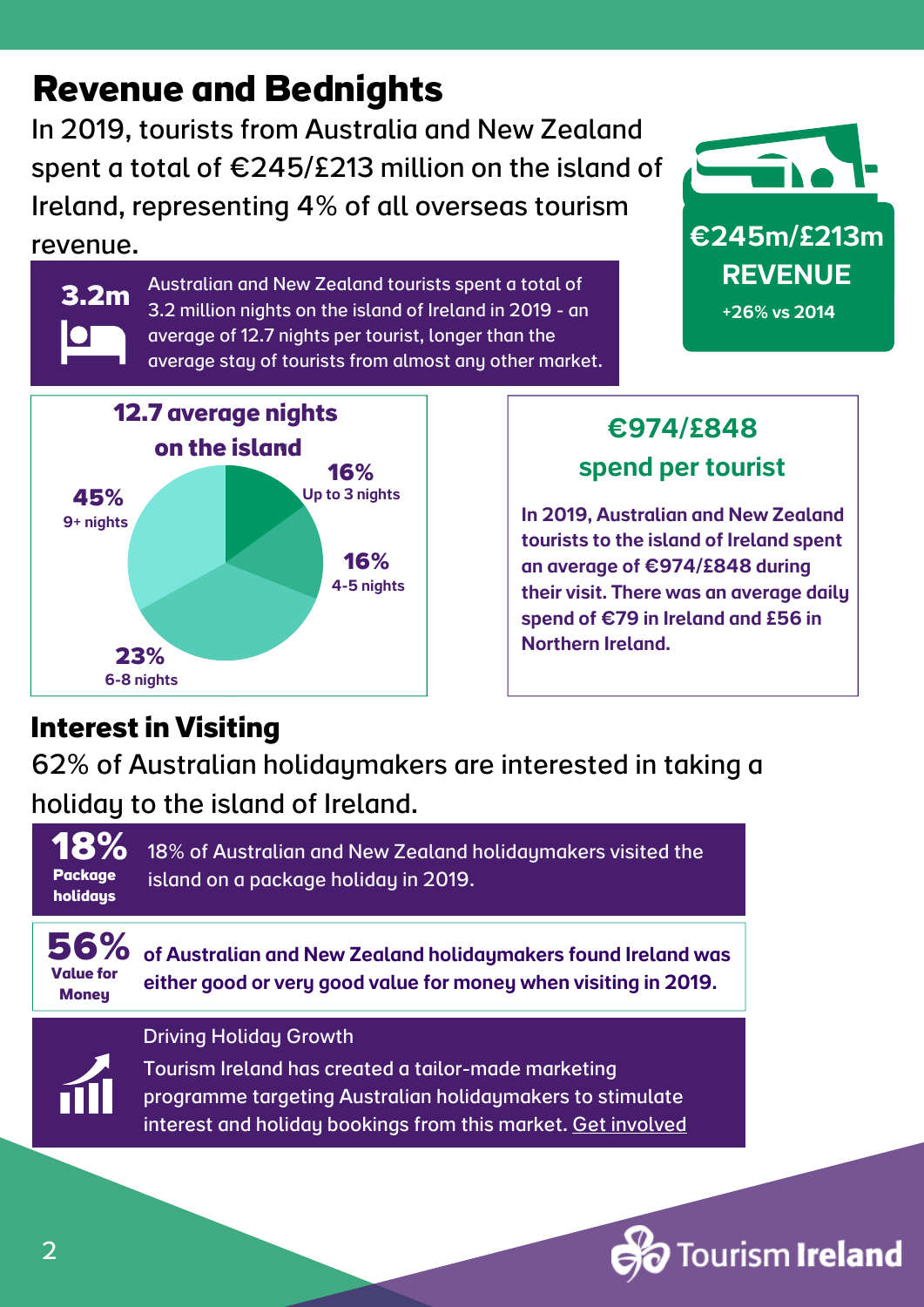

## **Holidaymaker Profile**

Over half (52%) of holidaymakers from Australia and New Zealand are 55+ years. 43% travel to Ireland with a partner/spouse and one-third travel here alone.





**Tourism Ireland**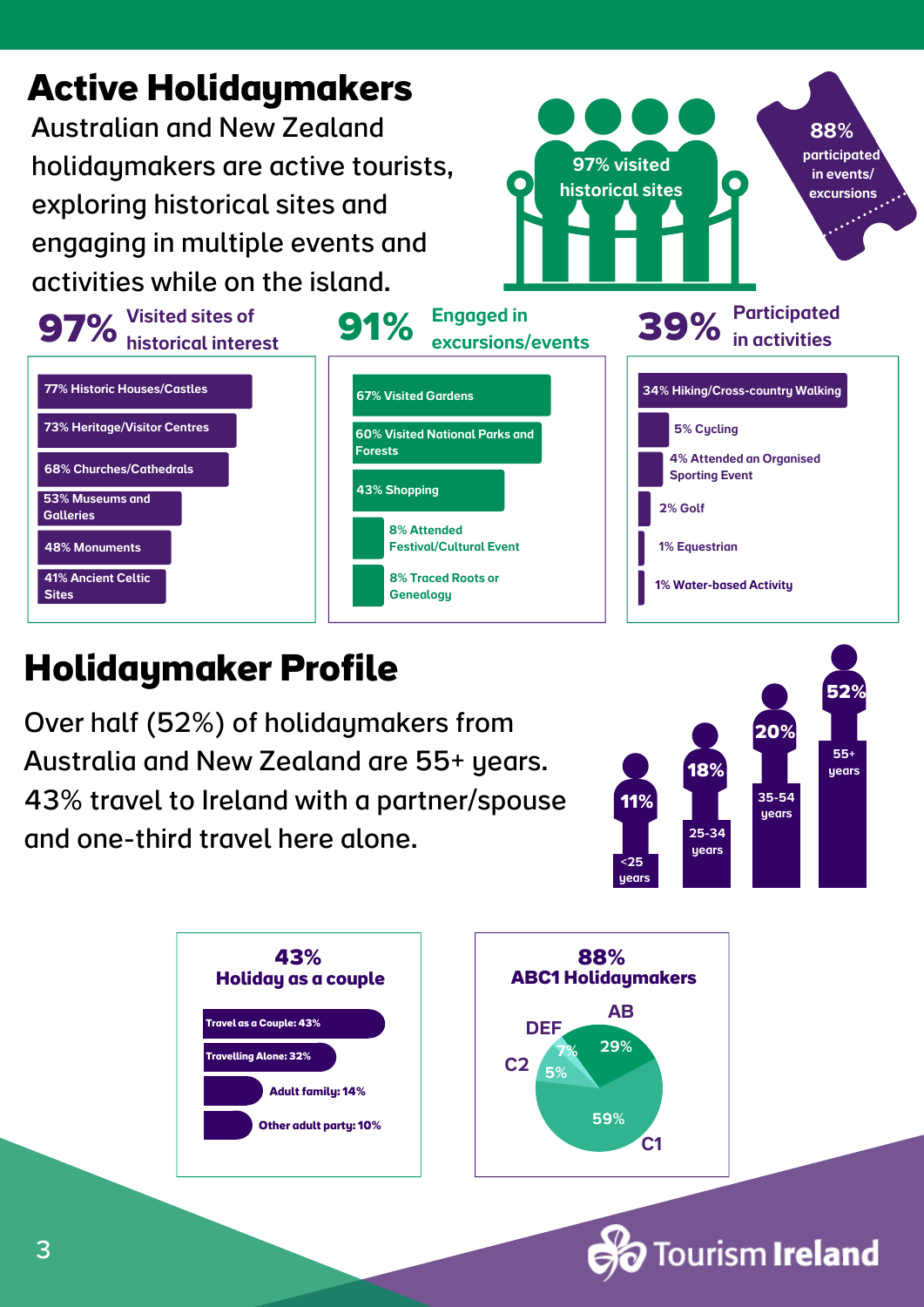## **Australian and New Zealand Explorer**

In 2019, we welcomed over 140,000 Australian and New Zealand holidaymakers to the island of Ireland, an increase of +9% over 2018. Australian and New Zealand holidaymakers enjoy travelling around and exploring the regions of Ireland, with 53% using a car.